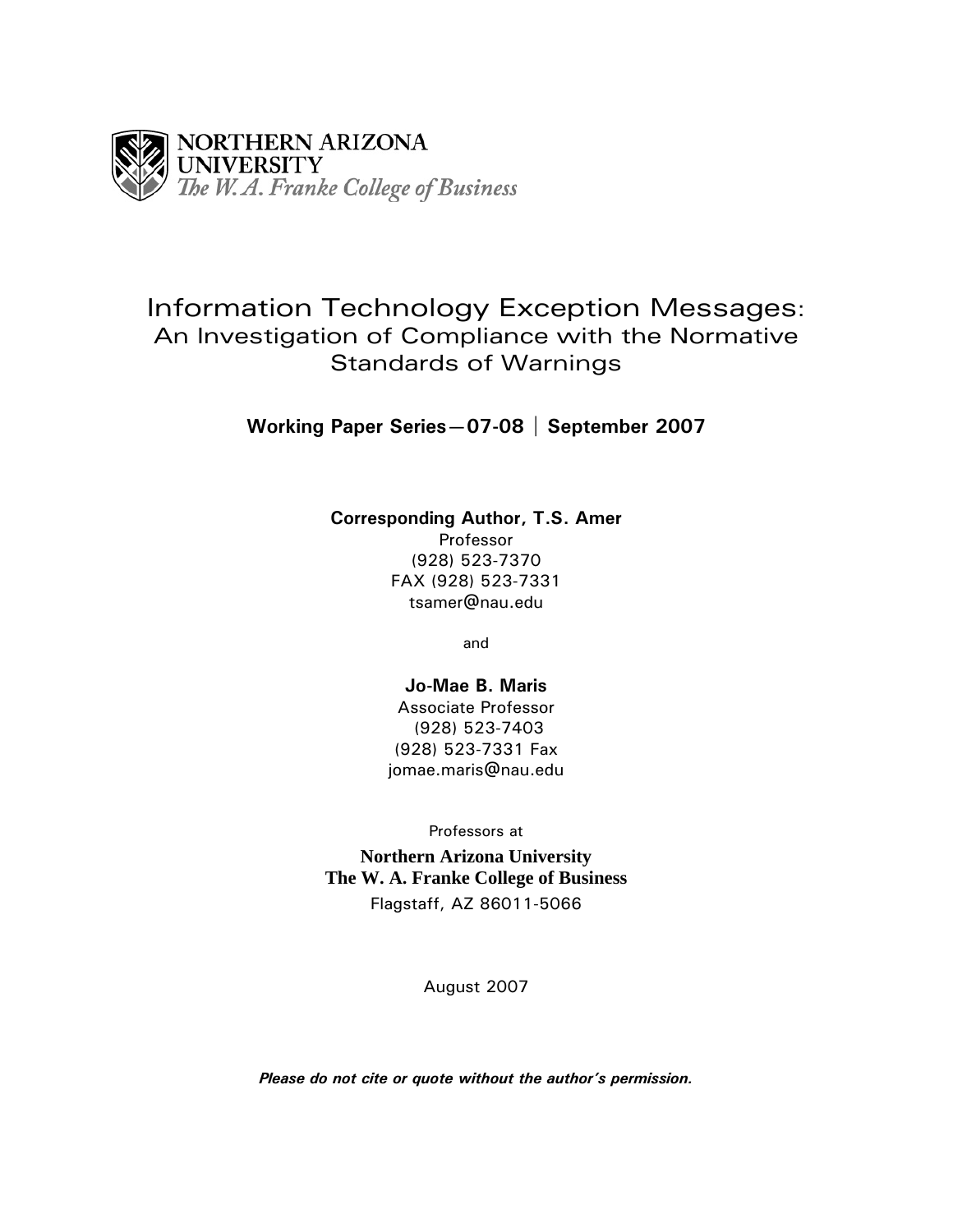# **Information Technology Exception Messages: An Investigation of Compliance with the Normative Standards of Warnings**

# 1. Introduction

Users of information technology (IT) commonly encounter exception messages during their interactions with application programs. Exception messages, sometimes referred to as "dialogs," appear over the main window of the parent application program and engage the user by offering information and requesting some input (Cooper and Reimann 2003). When the user has finished viewing or changing the information presented, he has the option of accepting or rejecting his changes. The exception message then disappears and returns the user to the main application program.

A common type of exception message is the "bulletin box." A bulletin is launched by the program, not the user. This type of exception message stops all progress in the main application, and is sometimes called a "blocking bulletin" because the program cannot continue until the user responds. There are three categories of bulletin exception messages with an example of each illustrated in Figure 1 (Cooper and Reimann 2003): (1) error messages inform the user of a problem or potential problem, (2) alerts (a.k.a. notifiers) give notice to the user of the program's action, and (3) confirmations notify the user of the program's action and gives the user the authority to override that action.

### **Figure 1. Examples of the Three Types of Bulletin Exception Messages**

a. Error Message:

| Microsoft Office Outlook |                                  |  |
|--------------------------|----------------------------------|--|
|                          | Fatal error during installation. |  |
|                          |                                  |  |

b. Alert (a.k.a. notifier):

| Microsoft Office Word                                                    |
|--------------------------------------------------------------------------|
| Word has finished searching the document. The search item was not found. |
|                                                                          |

c. Confirmation:

| lConfirm File Delete                            |        |    |  |
|-------------------------------------------------|--------|----|--|
| Are you sure you want to delete 'Adrienne.xls'? |        |    |  |
|                                                 | <br>ρc | Nο |  |

Bulletins are similar in purpose to the warning messages that appear on consumer products and equipment, in various work and life situations, and on chemicals. Both bulletins and warning messages are designed to inform people of problems or actions required to be taken. For example, warnings appear on household cleaners and ladders to inform the user of a problem if the item is inappropriately used. Likewise, warnings appear in various environments to notify and advise people in the correct use of equipment and of potential hazards. Two examples of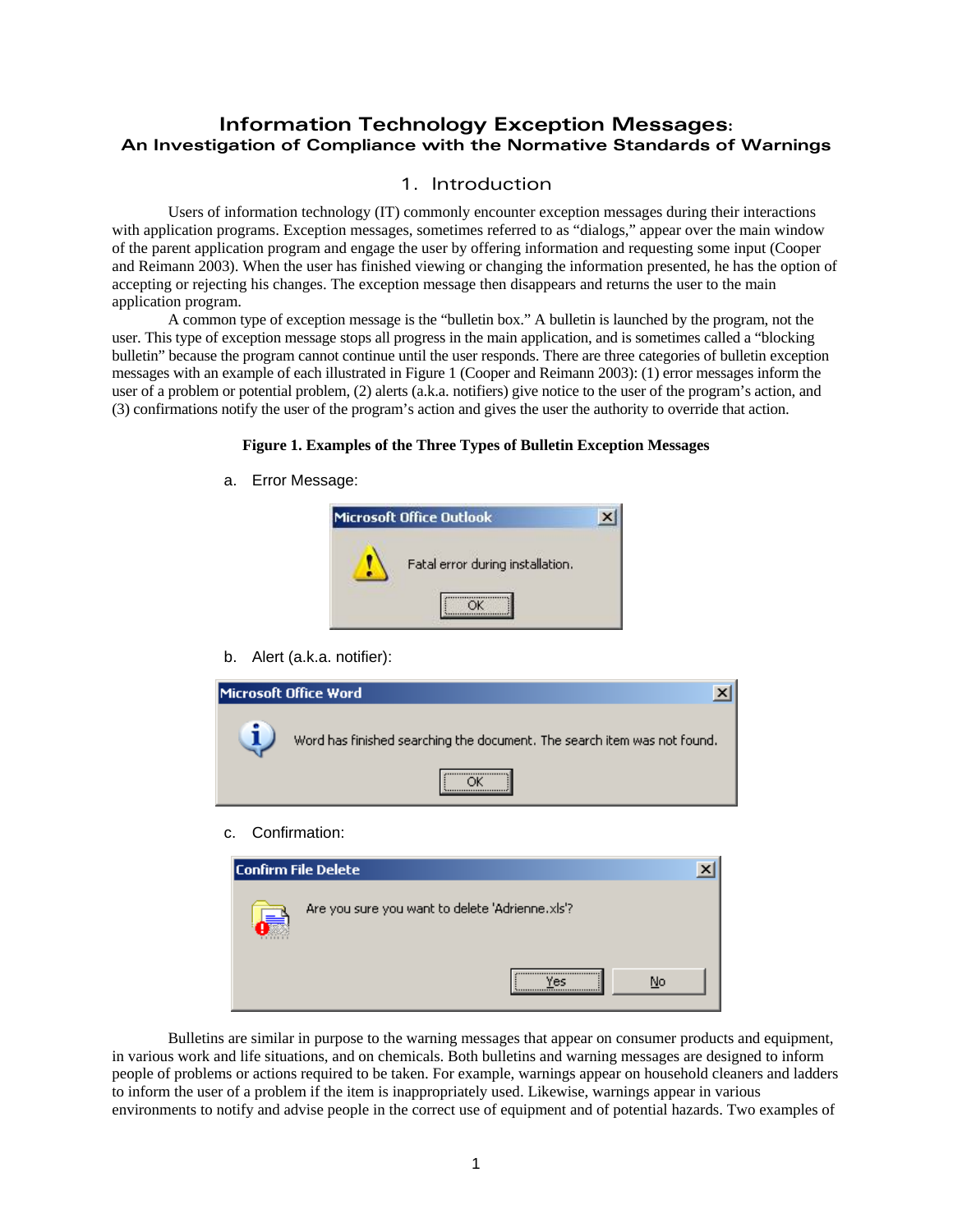such warnings are shown in Figure 2. Considerable research has been targeted on the content of warnings to determine the effect on human perceptions, judgment and decision making (see Wogalter 2006a). This research has resulted in normative guidelines specifying the elements and information that should be included in warning messages. Including these elements improves the informativeness of these messages.



#### **Figure 2. Examples of Warnings used in Work Environments**

The primary objective of this manuscript is to review the normative elements and information that are included in product, chemical, and environment warnings and to propose that these elements and information should also be included in IT exception messages. Doing so, will increase the effectiveness, informativeness, and consistency of exception messages. A secondary objective of this manuscript is to present an analysis of a sample of IT exception messages to measure their compliance with the normative standards of warnings. Results indicate that IT exception messages lack descriptive content relative to normative prescriptions established in the literature on warnings.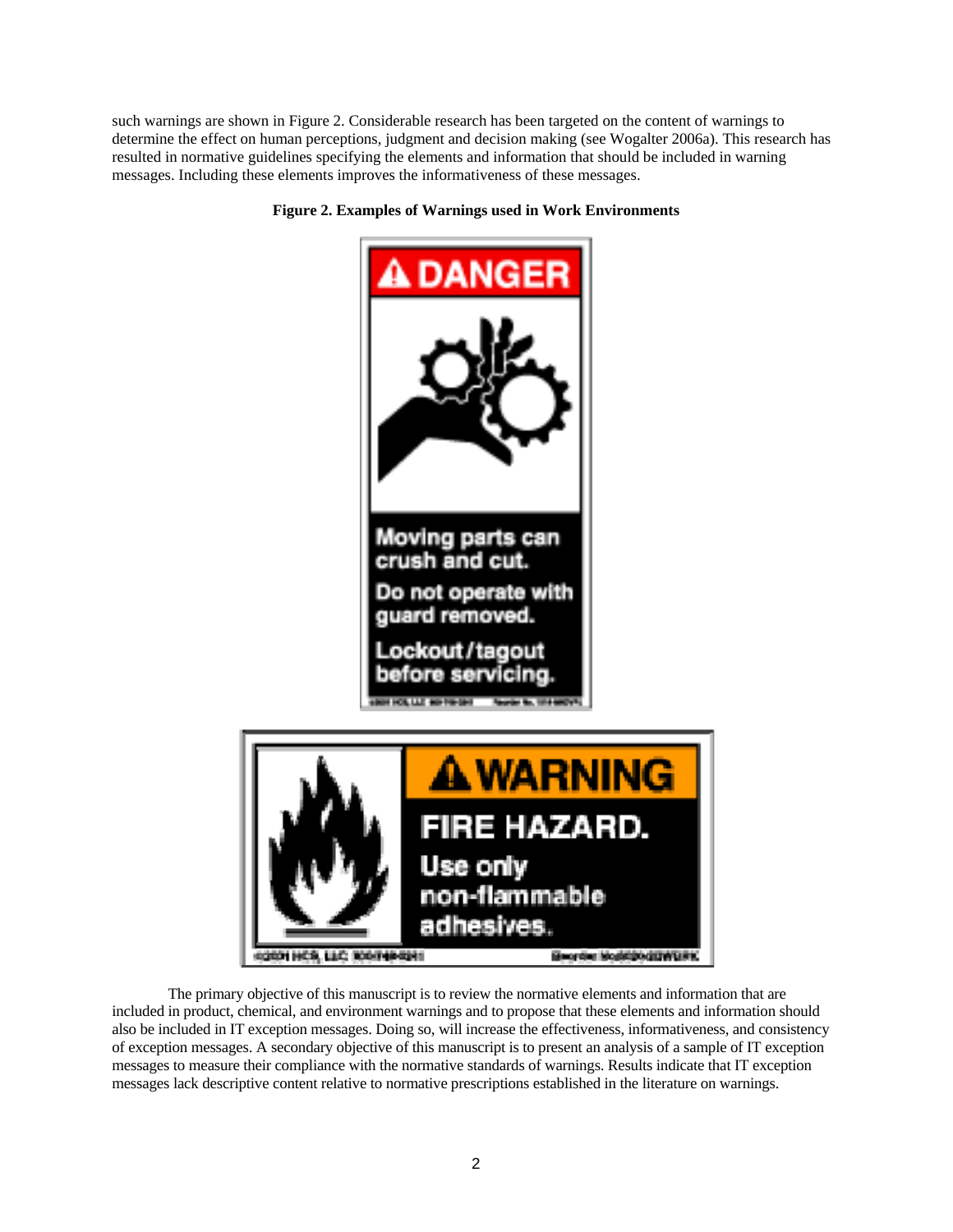# 2. Elements of Well Designed Warnings

Generally, the warnings literature suggests that a well designed warning should contain two key sections or "panels" (Wogalter 2006b and Wogalter et al. 2002), a signal word panel and a message panel. The two warnings of Figure 2 each possess these two panels and each panel has a specific purpose or function.

The purpose of the signal word is to draw the user's attention and to express a level of hazard or probability of injury associated with the environment or situation. The signal word panel itself is to contain three elements: (1) a signal word, (2) color coding, and (3), a signal icon. Note that the signal word in the first warning of Figure 2 is "DANGER" and in the second, "WARNING." The color coding in the first is red and orange in the second. Finally, both warnings in Figure 2 contain the signal icon in the form of an exclamation point in a triangle. Research findings and the American National Standards Institute (ANSI 2002) have identified suitable sets of signal words and signal icons to be included in this panel of a warning.

The purpose of the message panel is to convey specific information about the hazard or situation. This information can be expressed using language, using symbols or by using both language and symbols. While both the warnings in Figure 2 contain a symbol, this is generally considered an optional feature of a well-designed warning. The language and/or symbol of the message panel should communicate three informational elements: (1) identification of the hazard, (2) explanation of the consequences of the hazard, and (3) directions as to how to avoid the hazard.

The three informational items in the message panel should be as explicit and as complete as possible. Consider the first warning of Figure 2. The hazard is specifically noted as "Moving parts…" The consequence of the hazard is illustrated by the mangling of the hand in the symbol as well as by the language in the panel: "…can crush and cut." Finally, the language also provides directions on how to avoid the hazard: "Do not operate with guard removed" and "Lockout/tagout before servicing."

Taken together, the elements of a well-designed warning would seem to be very appropriate for IT exception messages, especially bulletins. An examination of the three bulletins of Figure 1 shows deficiencies relative to the prescriptions described above for warnings. Indeed, the error message of Figure 1a. is especially lacking in information content. Of course not all IT exception messages are deficient, but there is a lack of prescriptive guidance in both academic and professional IT guidelines as to the content of exception messages.

### 3. Guidance in the IT Literature

On the academic side, Amer and Maris (forthcoming) examined and measured the "arousal strength" (i.e., the perceived severity of hazard a warning communicates) of the common signal words and signal icons used in IT exception messages. The data captured allows exception messages to be designed to communicate different levels of hazard in order to achieve so called "hazard matching." Hazard matching occurs when the severity of the hazard that is implied by the signal word and icon within the exception message matches the level of hazard faced by the user. One objective of their research was to provide system designers with data that will allow them to improve the informativeness of exception messages by achieving hazard matching.

The professional literature and researchers in human computer interaction (HCI) offer limited guidance as to the content of exception messages. Apple Corporation (1989) notes that some icons that appear in exception messages have "standard accepted uses" (p.115). These icons are "right and left arrows, return arrow, About box balloon, check box, radio button, and the house icon" (p.115). However, only ambiguous advice is given as to how these elements should be used: "Any button in one of these shapes must conform to the expected use, or users will be confused" (p.115). Little is offered with respect to the informational content of exception messages.

Microsoft, in *The Official Guidelines for User Interface Developers and Designers* (*UI Guidelines:*  Windows XP Design Team 2001) contains more specific guidance for the components of what they term "message boxes." The UI Guidelines provide recommendations for the following components of message boxes: (1) title bar text, (2) use of icons, and (3) message box text. The general view of the Microsoft UI Guidelines is that the title bar identifies the source of the message, the icon identifies the type of message, and the text presents the message. Little other guidance regarding the form and content of exception messages is offered.

It is interesting to note that Microsoft in the UI Guidelines implies that no additional information is communicated by combining signal words and signal icons. The implication is that only one of these elements should be included in an exception message. Amer and Maris (forthcoming) when measuring the arousal strength of exception messages containing both signal icons and signal words found that combinations of the two increased the perceived severity of hazard communicated. Microsoft's implication seems to be false in the context of arousal strength.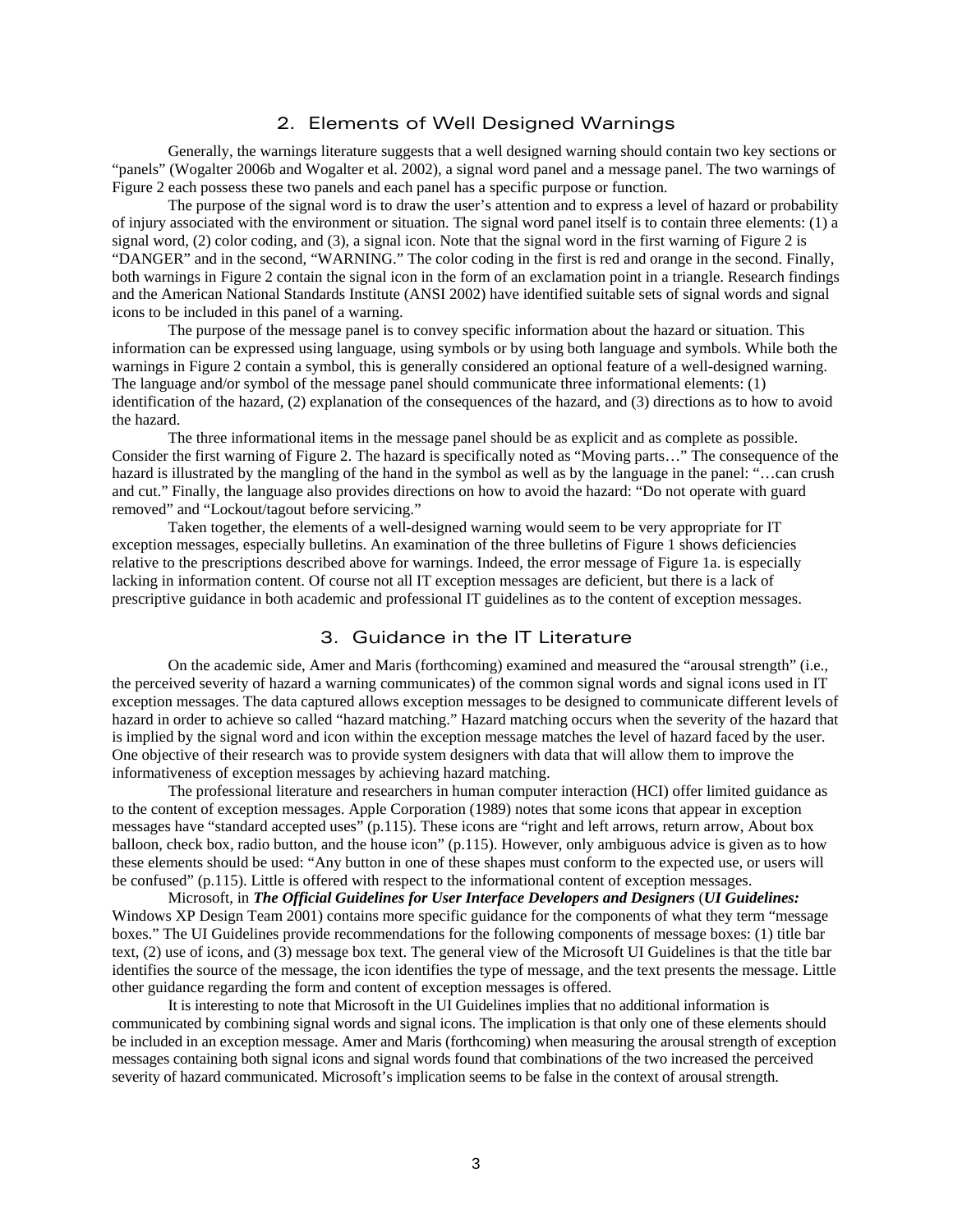Cooper and Reimann (2003) believe that bulletin exception messages are abused by systems programmers and should be eliminated if possible. If bulletins are to be used, Cooper and Reimann offer some guidance on key design features such as including a title bar, minimizing the size of the message window, and offering terminating commands. With respect to error messages, Cooper and Reimann advise that a well-formed message should be polite, illuminating, and helpful. In addition, they indicate that an error message should give the user the information he needs to solve the problem, make clear the scope of the problem, the alternatives available, and offer to take care of the problem. This advice corresponds to that noted above by warnings researchers who specify that the message panel of a warning should communicate: (1) the identification of the hazard, (2) an explanation of the consequences of the hazard, and (3) directions as to how to avoid the hazard.

Shneidermann and Plaisant (2005) note that dialogs and error messages should provide informative feedback. In addition, error messages should offer specific information about the nature of the problem, and indicate what the user needs to do. Error messages should also provide simple, constructive, and specific instructions for error recovery. As with Cooper and Reimann, the recommendations of Shneiderman and Plaisant align with that of the researchers in warnings.

# 4. Proposed Elements of Effective Exception Messages

Combining the guidelines established in the warnings literature with the recommendations provided by the IT authors Cooper and Reimann and Shneiderman and Plaisant leads to a set of normative elements that, arguably, should be possessed by IT exception messages. The following five elements are proposed:

- **1. Signal word and/or Icon:** An exception message should include an appropriate signal word and/or icon to catch the attention of the user. The signal word/icon combination should arouse the user to a level that matches the nature of the underlying hazard.
- **2. Hazard Information** (illuminate the problem): An exception message should inform the user what the problem is.
- **3. Instructions**: An exception message should instruct the user about what to do or not do.
- **4. Consequences** (alternatives): An exception message should inform the user as to what will result from all the actions taken or from inaction.
- **5. Offer a Solution**: An exception message should offer to implement at least one solution itself, without requiring the user to take unreasonable action.

It seems reasonable that IT exception messages should contain all the above elements to improve their informativeness, consistency, and effectiveness. Establishing such standards for the form and content of exception messages is consistent with the views expressed in the academic and professional literature in IT. Blackwell and Green (2003) note that presenting similar information in different ways compromises usability. Shneiderman and Plaisant (2005) state the need for consistency, conventions, and guidelines in the design of interfaces in general, and for effective exception messages in particular. The first of their eight "golden rules" of interface design is "strive for consistency." Likewise, consistency and standards in interface design are noted by Cooper and Reimann (2003).

If it is agreed that IT exception messages should contain the above elements to improve their informativeness, consistency, and effectiveness, then a reasonable question to ask is "How do existing exception messages compare to the normative prescriptions?" If deficiencies in the current state of IT exception messages are found to exist, then systems programmers can target their efforts to begin improving exception message design. To this end, the following section describes an evaluation of a sample of exception messages.

### 5. Method

The authors collected a sample of exception messages that each encountered over a two month period during normal computing interactions. Each time the authors encountered a unique exception message, a screen shot of the message was saved to a database. The types of interactions and application programs utilized during this period included e-mail, word processing, spreadsheet implementations, Internet interactions, etc. Given that the authors' university computing standard is Microsoft, nearly all the exception messages captured were displayed by Microsoft products or Windows-based applications. In total, 120 unique exception messages were collected by the authors over the two month period. All three types of exception messages – error messages (51 occurrences), alerts (a.k.a., notifiers – 16 occurrences), and confirmations (53 occurrences) – were included in the sample. Examples of the types of messages collected are shown in Figure 1.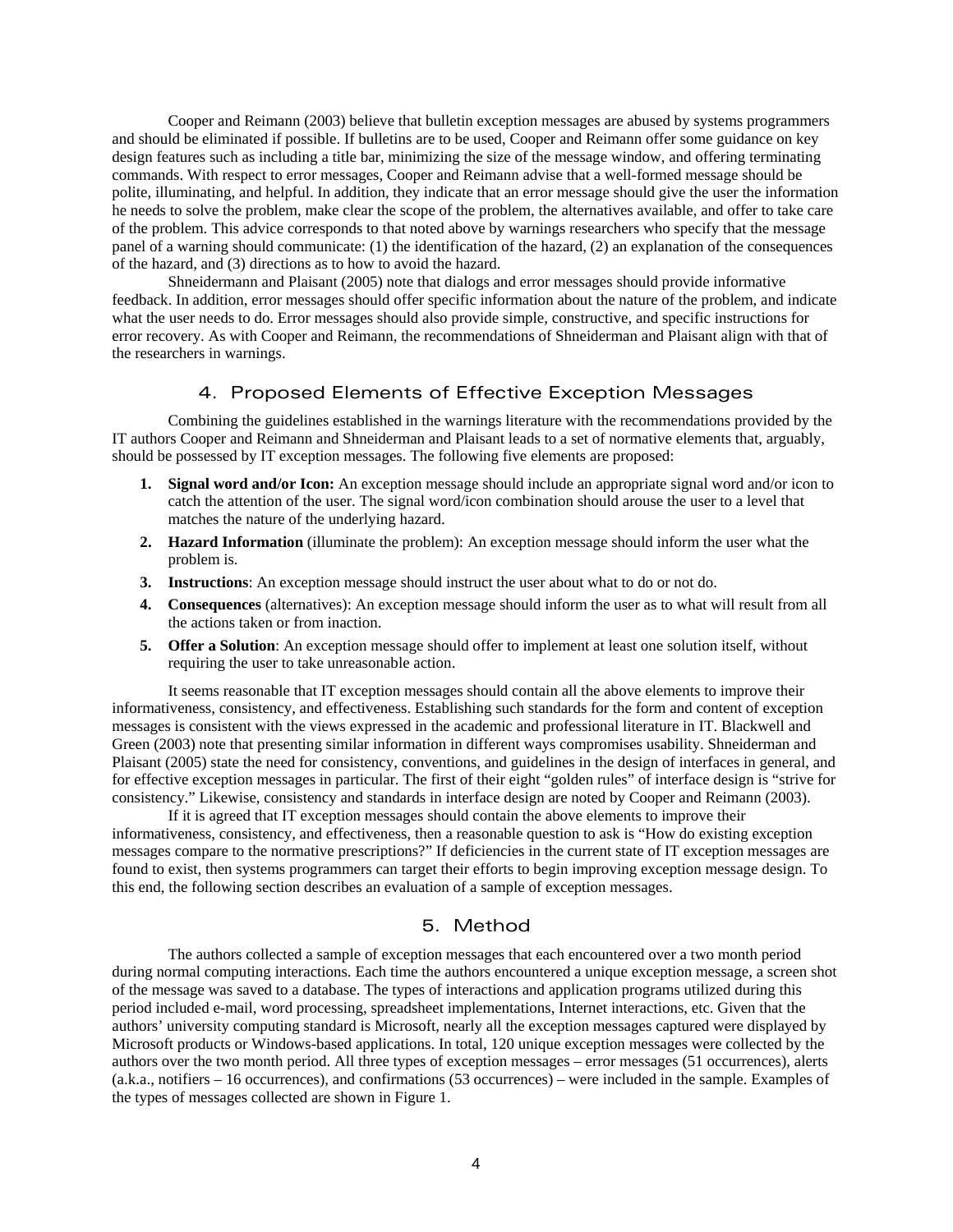It is noted that the sample of exception messages collected by the authors is certainly not a random one, and is obviously skewed toward Microsoft related applications. However, as a first attempt to evaluate the content of exception messages the sample does offer useful insights as to the information contained in exception messages and how that information conforms to the five normative elements noted in the prior section of this manuscript.

Each exception message in the database was then evaluated independently by the two authors to determine if the message contained the five elements introduced above. After evaluating all 120 exception messages independently the two evaluators convened to discuss any differences in the resulting scores. Where differences occurred between the evaluators, the individual exception message was examined and reevaluated so that a consensus as to the presence of the element was determined.

## 6. Results

Table 1 provides a list of the number and percentage of exception messages that contain each of the five elements. For example, 82.5% (99) of the 120 exception messages contained a signal word and/or signal icon. Likewise, 80.8% (97) of the 120 messages contain information regarding hazard information. That is, information that informs the user of the problem they are facing. The compliance percentage drops from there with only 22.5% of the messages listing the consequences of what will happen or not happen as a result of actions taken by the user. Additionally, only 24.2% of the messages provide information about possible solutions or offer to implement a solution.

| <b>Normative Element</b>   | Count | <b>Percentage</b> |
|----------------------------|-------|-------------------|
| 1. Signal word and/or Icon | 99    | 82.5              |
| 2. Hazard Information      | 97    | 80.8              |
| 3. Instructions            | 81    | 67.5              |
| 4. Consequences            | 27    | 22.5              |
| 5. Offer a Solution        | 29    | 24.2              |

#### **Table 1. Exception Message Conformance with the Five Normative Elements (%) – Sample of 120 Exception Messages**

Overall, the sample of exception messages examined for this study is deficient in itsr informativeness with respect to the application of the normative elements set forth in this manuscript. Indeed, less than 6% (7 of 120) of the messages in the sample collected contained all five elements. This result seems especially disturbing in that exception messages occur at the very point in a user's interaction where the most information possible should be offered by the system. Additionally, incorporating the proposed elements to exception messages could be accomplished relatively easily in IT environments when compared to other situations (e.g., consumer product warning labels) given the ability to easily alter the display of information on a computer screen.

#### *6.1 Signal Words and Signal Icons Together*

As noted above 82.5% (99) of the 120 exception messages contained a signal word *AND/OR* signal icon. Further examination of the sample reveals that most contain a signal icon, but few contain signal words. Eighty percent of the messages contain a signal icon of some form whereas only 14.2% contain a signal word. It seems that most systems designers do follow Microsoft's suggestion and include signal icons but not signal words in exception messages. In fact, only 10.8% (13 of the 120 messages) contained *BOTH* a signal word and signal icon.

#### *6.2 Error Messages, Alerts, and Confirmations*

Table 2 displays the percentage of exception messages that contain each of the five elements by type of message: error messages, alerts, and confirmations. Two interesting results are noted. First, of the alerts in the sample, none contained the fifth proposed element: **Offer a Solution** (i.e., an exception message should offer to implement at least one solution itself, without requiring the user to take unreasonable action). This outcome is not surprising given the purpose of alerts within the IT environment. As noted above, alerts give notice to the user of the program's action. Accordingly, one would not expect an alert to offer a solution when its purpose is to inform the user of the action being taken.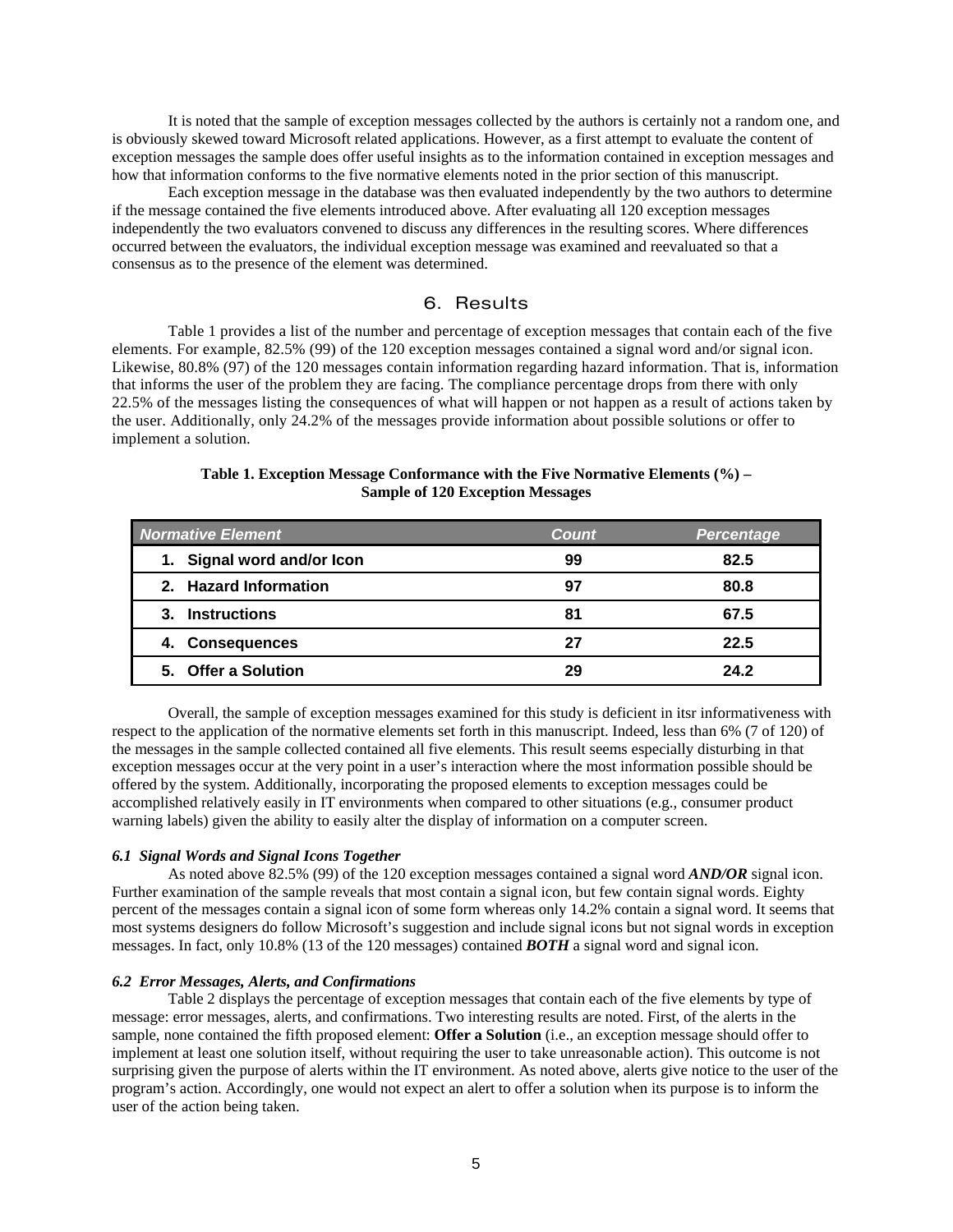| <b>Normative Element</b>      | <b>Error</b><br><b>Messages</b> | <b>Alerts</b> | <b>Confirmations</b> |
|-------------------------------|---------------------------------|---------------|----------------------|
| Signal word and/or Icon<br>1. | 82.4%                           | 93.8%         | 83.0%                |
| 2. Hazard Information         | 86.3%                           | 56.3%         | 83.0%                |
| <b>Instructions</b>           | 68.6%                           | 43.8%         | 73.6%                |
| <b>Consequences</b><br>4.     | 5.9%                            | 18.8%         | 39.6%                |
| 5. Offer a Solution           | 21.6%                           | $0.0\%$       | 34.0%                |

### **Table 2**. **Error Messages, Alerts, and Confirmations – Percentage Conformance with the Five Normative Elements**

The second result illustrated by the percentages of Table 2 is more surprising. Only 5.9% of error messages in the sample contained the fourth proposed element: **Consequences** (i.e., an exception message should inform the user as to what will result from all the actions taken or from inaction). This is somewhat unsettling given that the purpose of error messages is to inform the user of a problem or potential problem. To not provide information as to the consequences of the actions taken or not taken to the user who receives an error message seems especially troubling. Arguably, it is at the juncture where a user receives an error message that the system should provide the most information possible, especially the consequences of the actions that may be taken by the user.

#### *6.3 Examples of Poor Exception Messages*

Several especially poor exception messages within the sample were identified by the authors. These messages were deficient across most of the five normative elements and a simple examination of the messages makes obvious their lack of informativeness. Three such messages are illustrated in Figure 3.

#### **Figure 3. Examples of Poor Exception Messages**

The following message was displayed during the installation of Microsoft Outlook:

| <b>Microsoft Office Outlook</b> |                                  |  |
|---------------------------------|----------------------------------|--|
|                                 | Fatal error during installation. |  |
|                                 |                                  |  |

The following message was received during the automatic update process for Microsoft Windows:

| Updates were unable to be successfully installed                                                                                                                                              |   |
|-----------------------------------------------------------------------------------------------------------------------------------------------------------------------------------------------|---|
| The following updates were not installed:                                                                                                                                                     |   |
| Update for Outlook 2003 Junk Email Filter (KB919031)<br>Security Update for Excel 2003 (KB918419)<br>Security Update for Office 2003 (KB917151)<br>Security Update for Office 2003 (KB914455) | × |
|                                                                                                                                                                                               |   |

#### *6.4 Examples of Good Exception Messages*

Good exception messages were also captured. These messages contained nearly all of the normative elements and provide the user with an informative interaction. Three such messages are illustrated in Figure 4.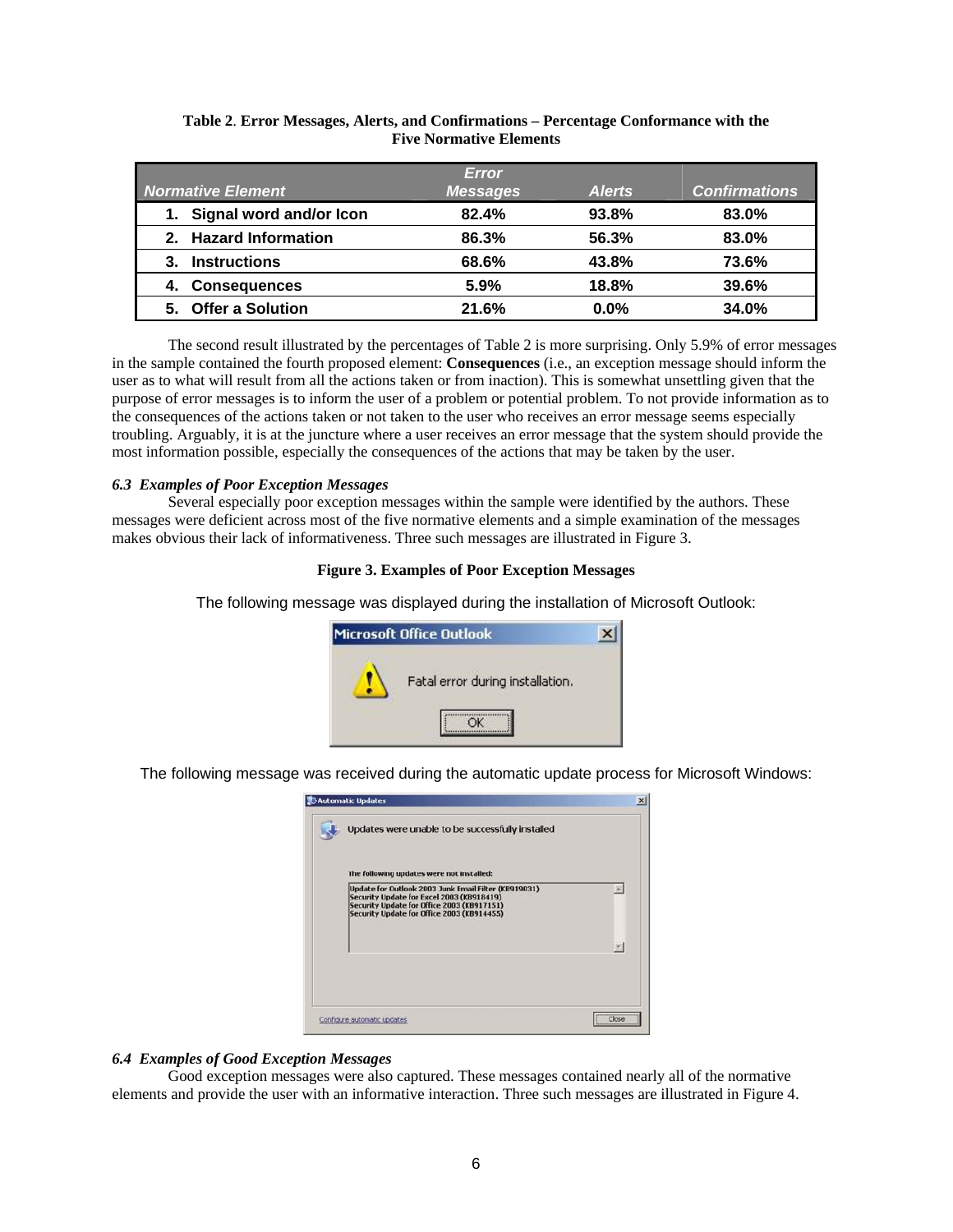#### **Figure 4 Examples of Good Exception Messages**

The following message was displayed by Windows IE while moving from one page to another:



The following message was displayed during a Microsoft Outlook session:



The following message was displayed after erroneously entering a formula in Microsoft Excel:

| Microsoft Excel |                                                                                                                                                                                                                                                                                                                                                                          |  |
|-----------------|--------------------------------------------------------------------------------------------------------------------------------------------------------------------------------------------------------------------------------------------------------------------------------------------------------------------------------------------------------------------------|--|
|                 | The formula you typed contains an error.<br>. For information about fixing common formula problems, click Help.<br>. To get assistance in entering a function, click OK, then click Function on the Insert menu.<br>. If you are not trying to enter a formula, avoid using an equal sign (=) or minus sign (-), or precede it with a single quotation mark (").<br>Help |  |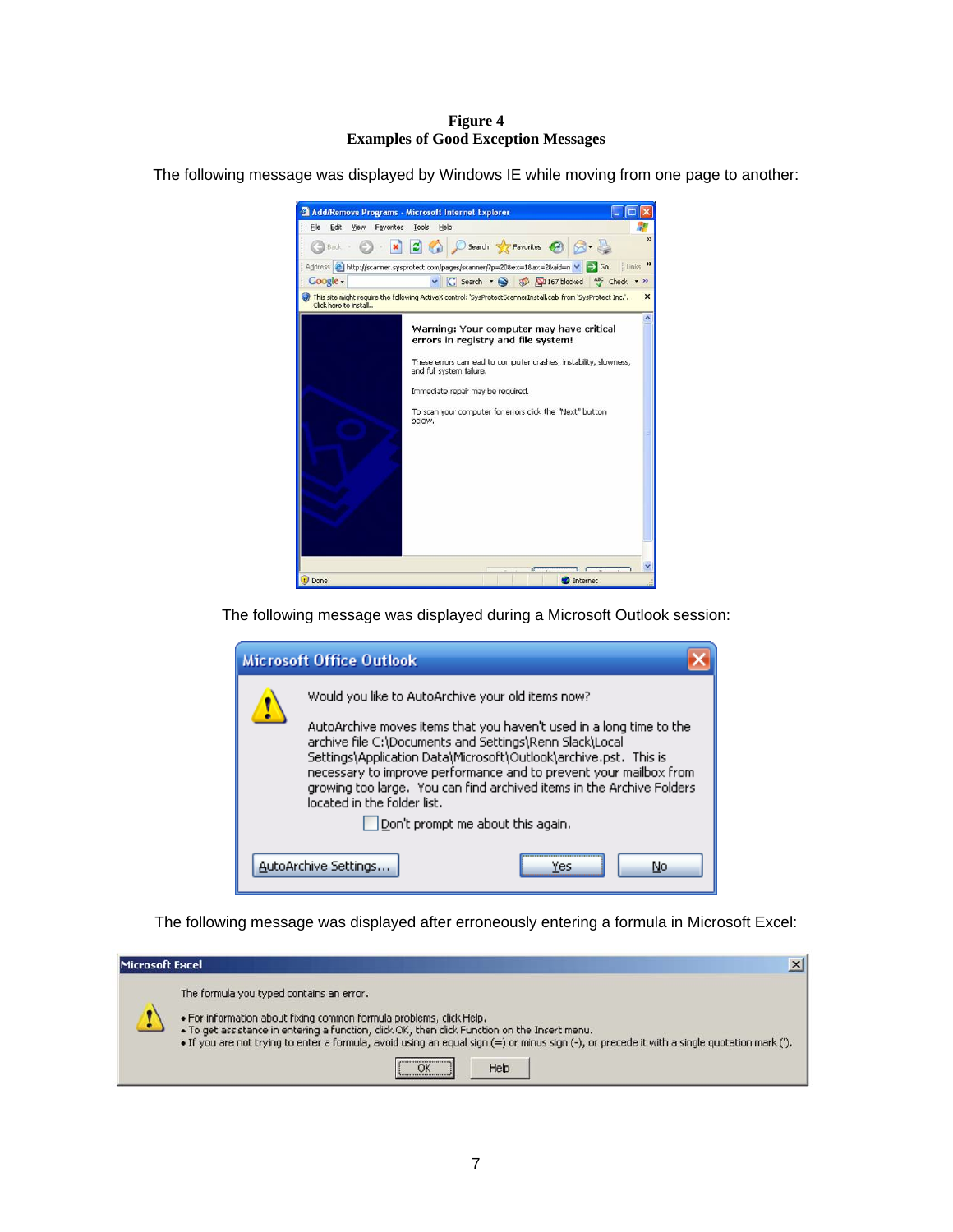# 7. Discussion and Conclusions

This manuscript reviews the normative elements and information that are included in product, chemical, and environment warnings and, in conjunction with some guidance provided in the IT literature, proposes that these five key elements and information should also be included in IT exception messages. A sample of exception messages that included error messages, alerts, and confirmations was then examined to determine their conformance with the normative elements proposed. Results of that examination indicated that, in general, most exception messages in the sample lack informativeness in that they are deficient in the normative elements. The effectiveness, informativeness, and consistency of exception messages could be improved if systems designers and application programmers incorporate these elements in exception messages.

Of special note is that exception messages lack information regarding the consequences of the computing situation. That is, there is little information provided to the user as to what will result from all the actions taken or from inaction. This was especially true of error messages – A deficiency which is particularly noteworthy given that the purpose of error messages is to inform the user of a problem or potential problem. Of the three types of exception messages, error messages should provide information to the user as to the consequences of the actions taken or not taken.

Additionally, few exception messages offer to implement at least one solution itself, without requiring the user to take unreasonable action. In user-centric computing environments exception messages should provide as much information as possible and should provide as much assistance to users as is practicable. Indeed, incorporating the proposed elements and information in exception messages could be accomplished relatively easily in IT environments when compared to other situations (e.g., consumer product warning labels) given the ability to easily alter the display of information on a computer screen.

Future research should examine larger samples of messages and messages from other computing platforms such as the Apple, Linux, and Unix operating systems. Additionally, research could explore how these deficiencies may influence user's perceptions, judgments, and decision making. Those deficiencies that are demonstrated to negatively affect users should be the first to be addressed by systems designers and engineers. This study provides a first step in that direction.